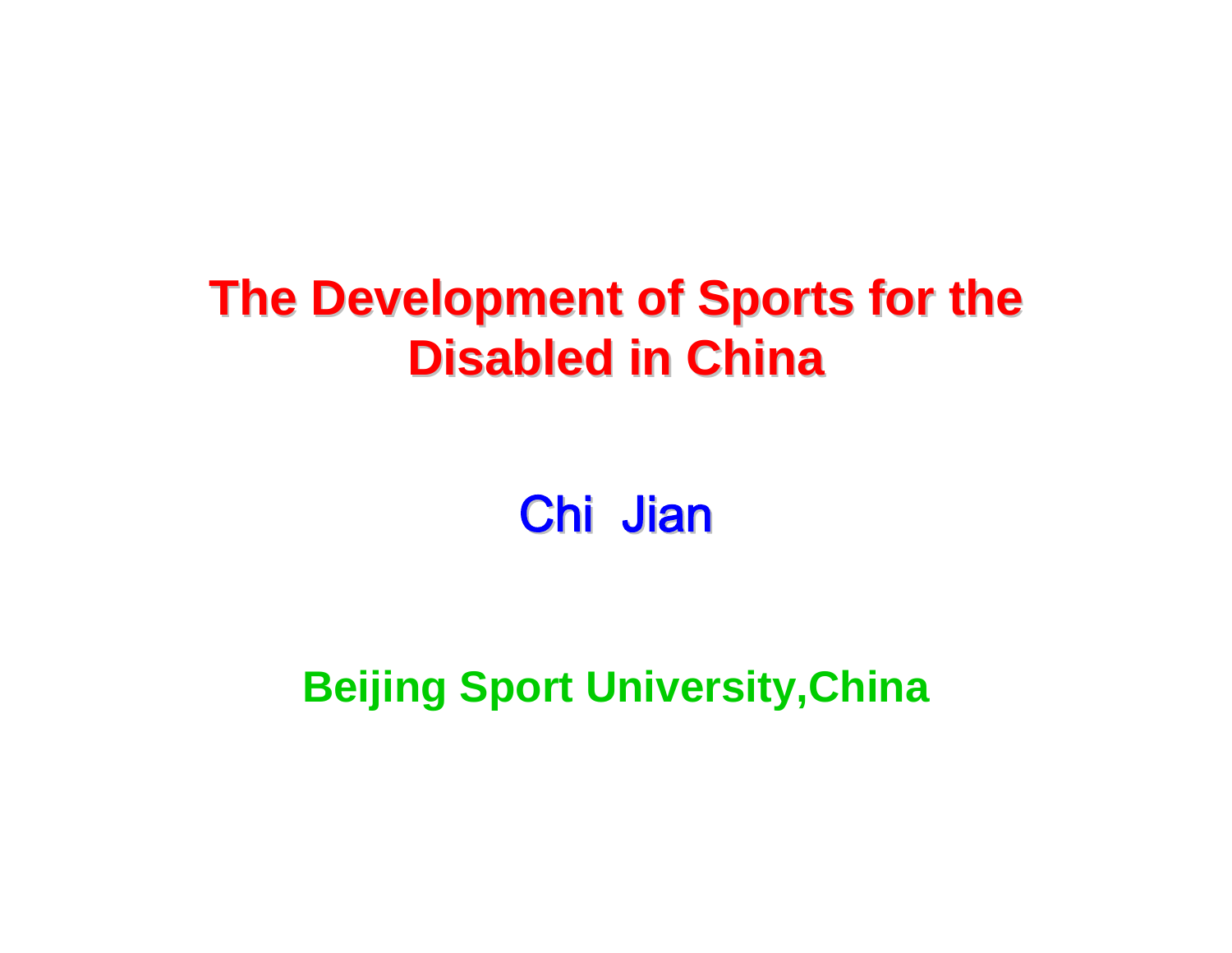# **Preface**

*According to the recent statistics of World Health Organization, the disabled people accounts for 10% of the world*'*s total population. In China, 5% of the total population, namely 60,000,000 people are physically disabled. The disabled*  are a vulnerable group that we cannot ignore. The attitude to the *disabled people is one of the standards to measure the progress of social civilization. Along with the development of the society, the education, employment, convalesces, medical treatment and social security for the disabled have gradually become concerned* in the whole world. Sports for the disabled in China set up later *than many developed countries. However, thanks to the stable domestic environment, and the improvement of the social civilization, the status of the disabled is getting more and more concerns, and sports for the disabled is developing in an optimistic and healthy way.*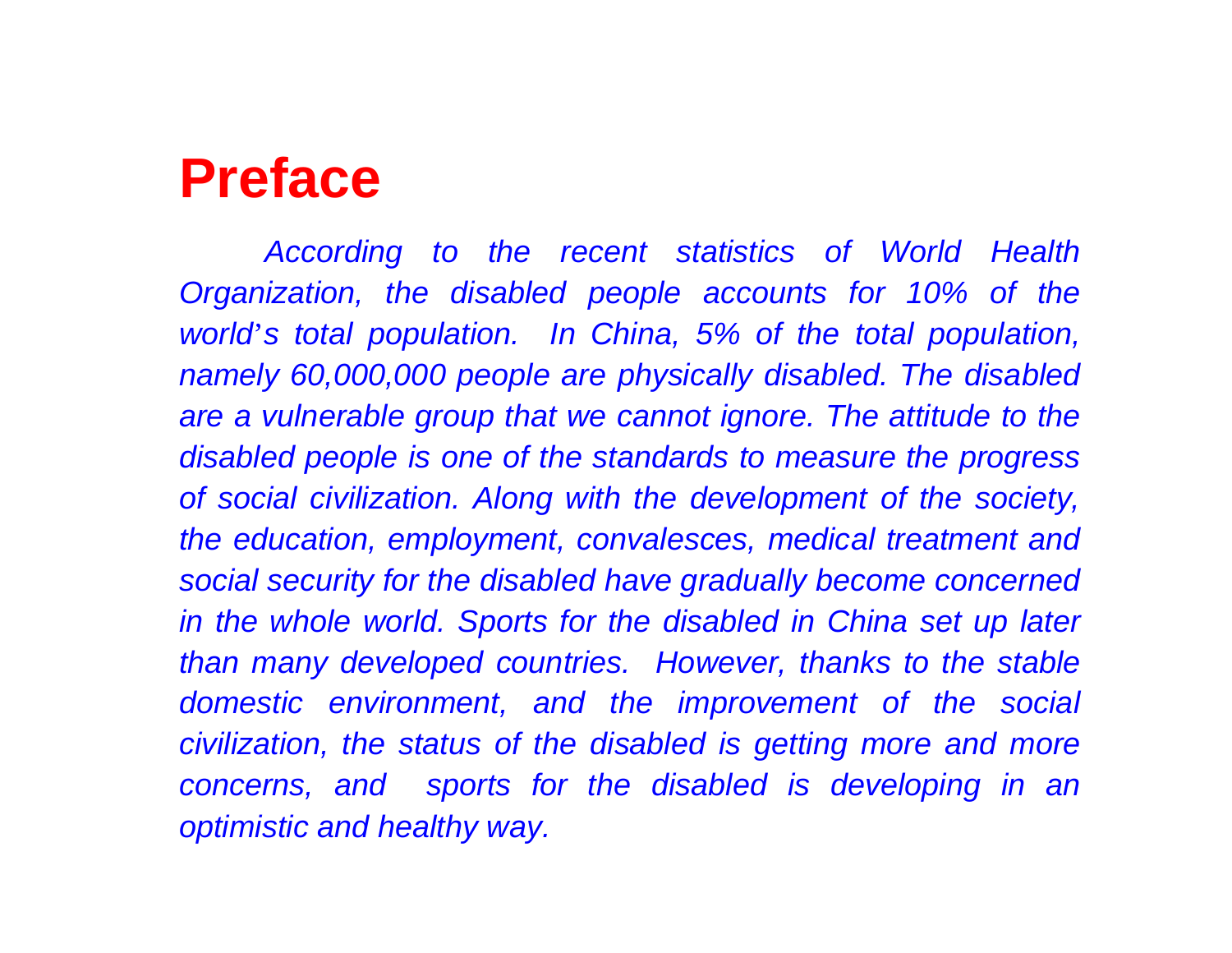### **1. The History of China's Sports for the Disabled**

*From late in the Ching Dynasty, some kind of sports and physical education for the disabled appeared in China. In 1874, China*'*s first school for special education, namely Qiming School for the Deaf and Blind was established in Beijing. In 1887, the Qiming School was established in Penglai County, Shandong Province. Although the few schools for the deaf-mutes and the blind carried out amusement of kicking shuttlecocks and boxing etc., the physical education for the disabled was still in the stage of no consciousness. In the old Chinese society, people lived in deep water and scorching fire, they have even not enough food and clothes. It was not realistic to discuss the physical education for the disabled at that time. Therefore, the real sports and physical education for the disabled were started from the foundation of the People*'*s Republic of China.*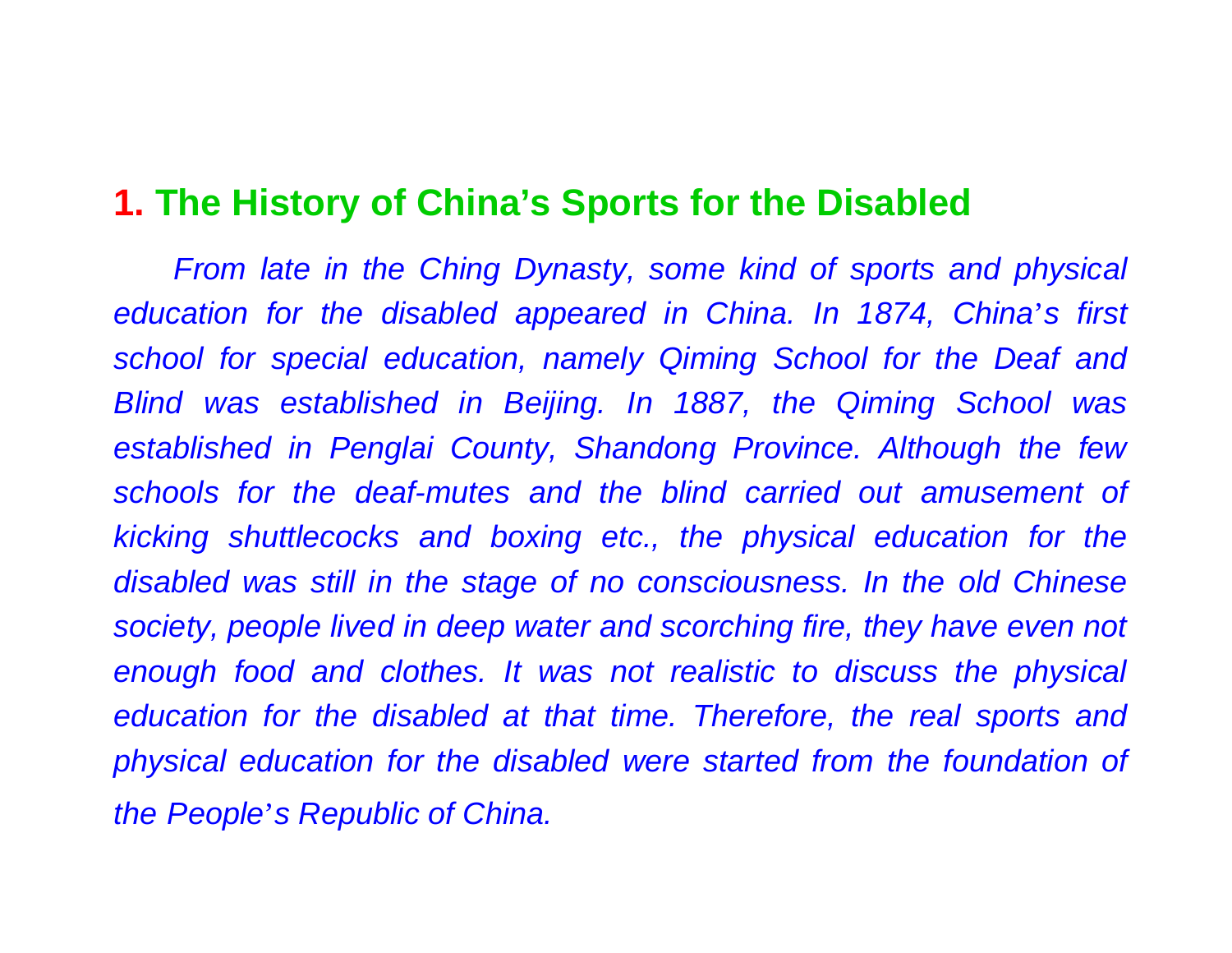### **1.1 The Period of Setting up of Sports for the Disabled right after the Foundation of the PRC**

*The sports and physical education for the disabled is developed in step with their social welfare. Physical exercises are playing more and more important role as convalesce method in the sanitary for the disabled people and for the honored serviced man. The medical personnel and doctor for athletics convalesce keep the disabled people with suitable physical exercises, which promote the instauration and the development of body functions.*

*Since 1950's, China held sports competitions for the disabled people for many times. These games not only raised the disabled person*'*s sport technique level and their competition consciousness, but also publicized the disabled person*'*s strong spirit of hard working, and striving without stop.*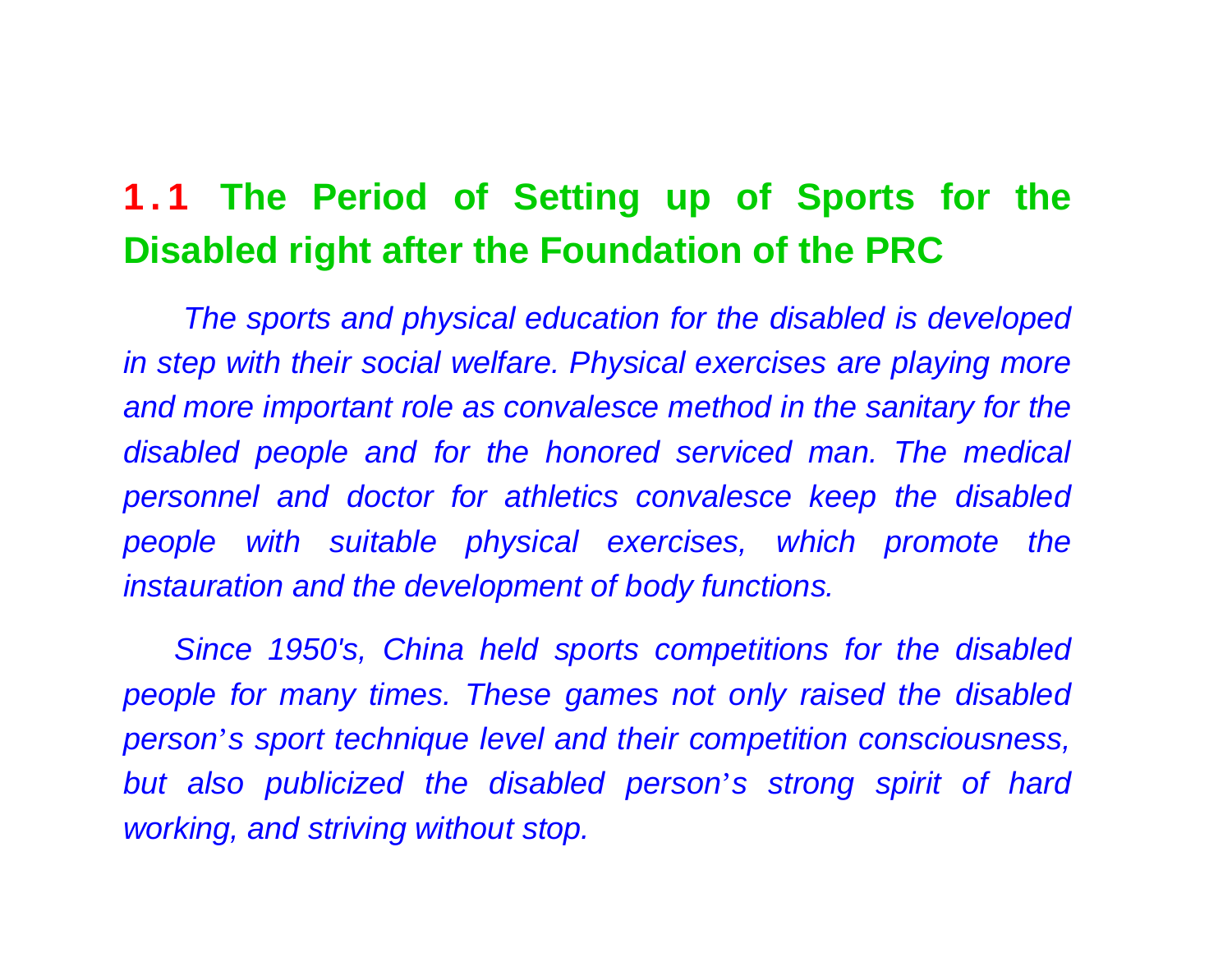## **1.2 The Period of Formation of Sports for the Disabled in the 1980's**

Since the reform of economic system and opening to the *outside world, the sports and physical education for the disabled people have developed rapidly, and the nation-wide competitions have increased gradually.* 

*Sports for the disabled associations were founded one after another in 27 provinces, cities, and autonomous regions in China. The sports and physical education for the disabled people stepped into a new period with organizations and leadership.*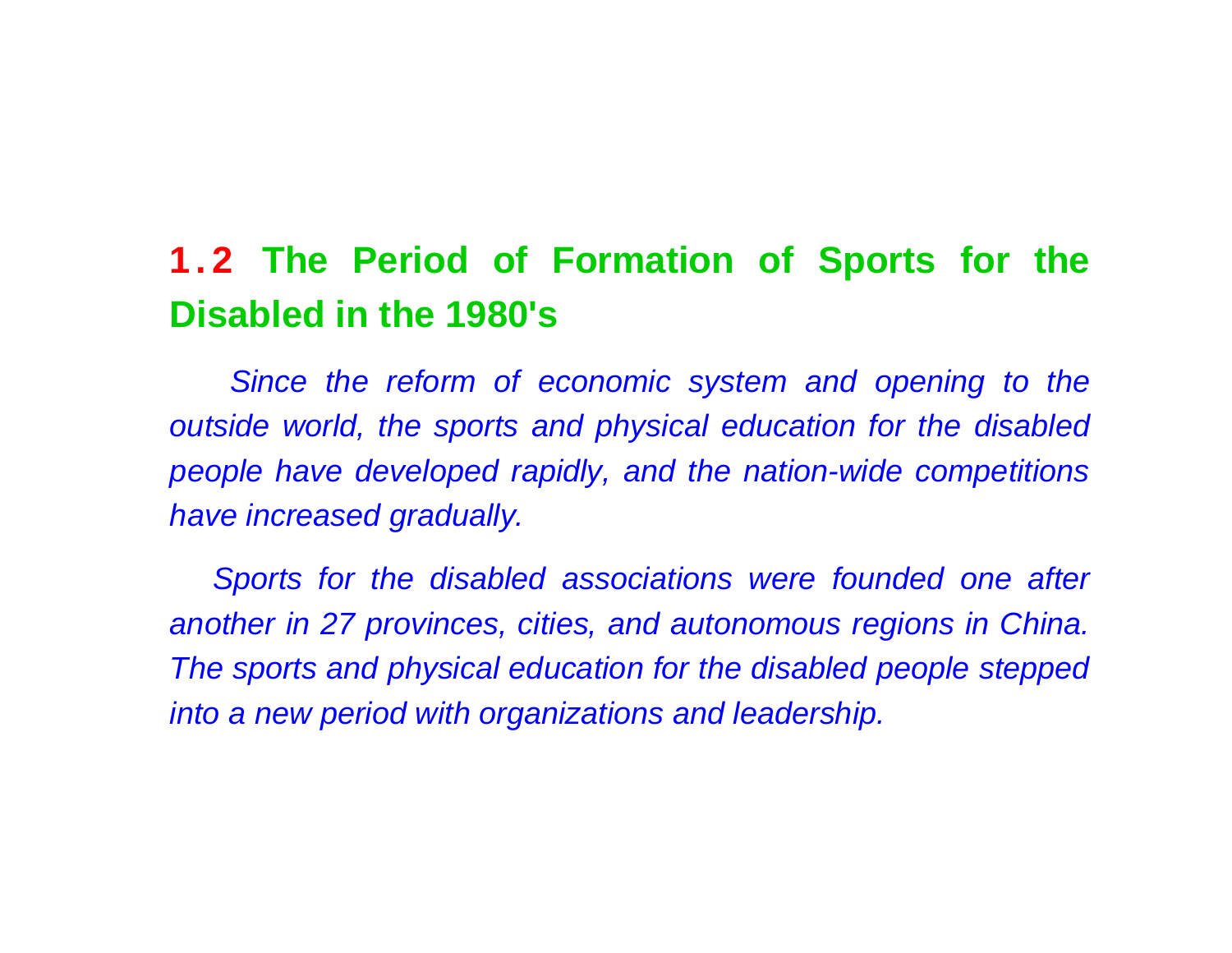## **1.3 The Period of Development of Sports for the Disabled since 1990's**

*Entering the 1990's, along with the improvement of China*'*<sup>s</sup> national economy and the living standard of the people, the cause for the disabled people developed more. In December 1990, the 17th meeting of the 7th NPC Stand Committee approved the Security Law for the Disabled People of PRC. The law was applied from May 15,* 1991. It recognized the legal right and duty of the disabled people in *the form of law.*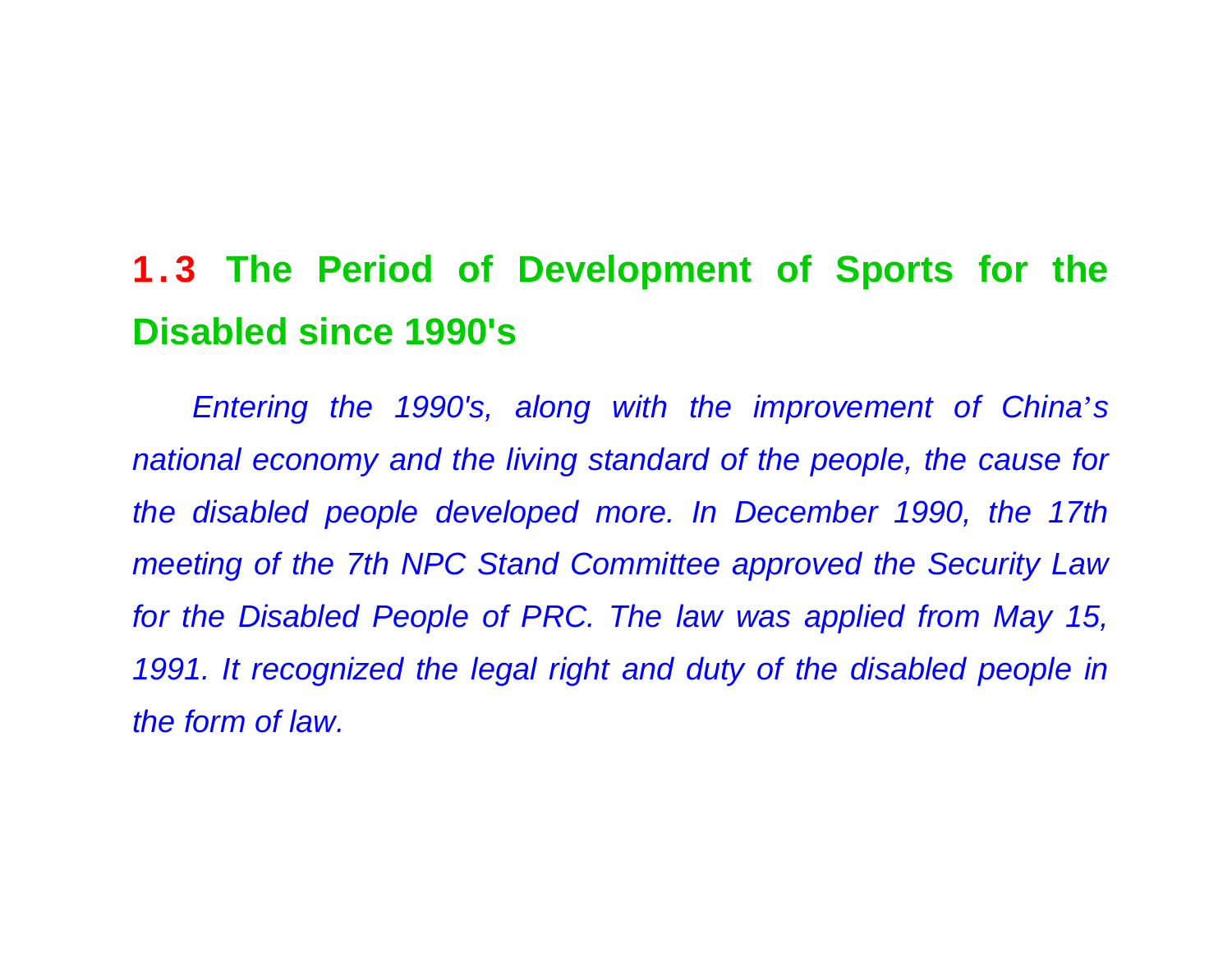## **1.3.1 The Booming Development of the Mass Sports for the Disable People**

*Some big and medium sized cities and business enterprises carried out various communications and competitions for the disabled people. They established sports organization or sports teams based on the sports association for the disabled people.*

*Annually, the special schools plan to organize athletics game in <u>order to improve their sport technique level, to build body, to promote </u> health, and to encourage the living confidences.*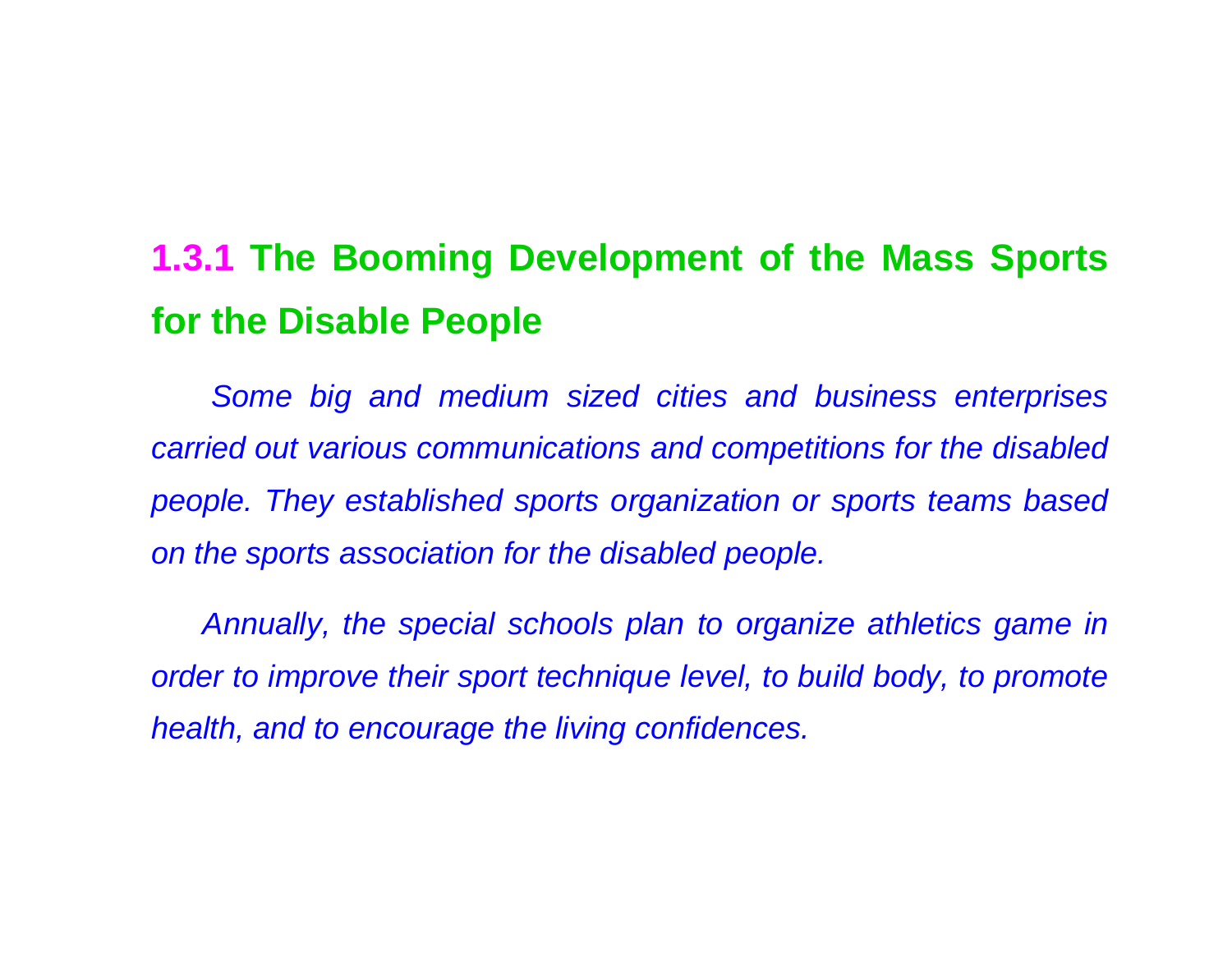*The provincial Association for Disabled People and Sports Association for Disabled People organized sports activities positively,*  and set up almost 300 training courses at various levels, where more *than 10,000 disabled people were trained. At the same time, they held kinds of sports meetings for disabled people. Now in China, more than 200,000 disabled amateurs have attended to sports meetings held by some region, city and county. Over 10,000,000 disabled people keep doing physical exercises frequently. As the sports schools are training disabled sports talents, China now gradually formed spare time training teams for the disabled people. Nearly 100 outstanding coaches and referees are engaged in the cause of training and organizing games for the disabled people.*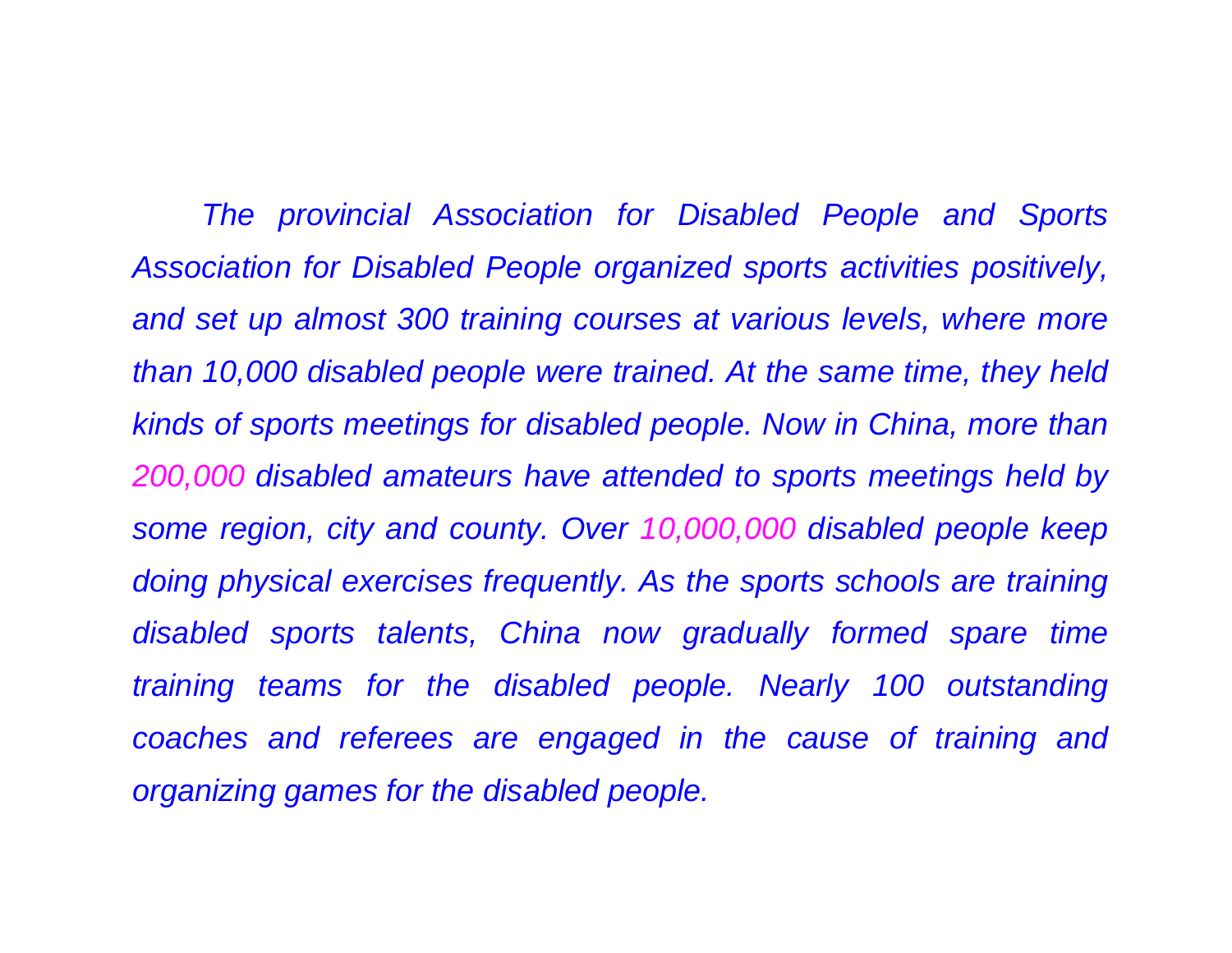# **1.3.2 The Period of Sports Competition for the Disable People Getting Perfect**

*The athletes attended to nation wide sports meeting account to over 10,000. The provincial sports meetings for the disabled people are held every three or four years. Some provinces keep holding sports meetings*  for the disabled people regularly. Some provinces list the sports *meetings for the disabled people as all-people sports meetings.*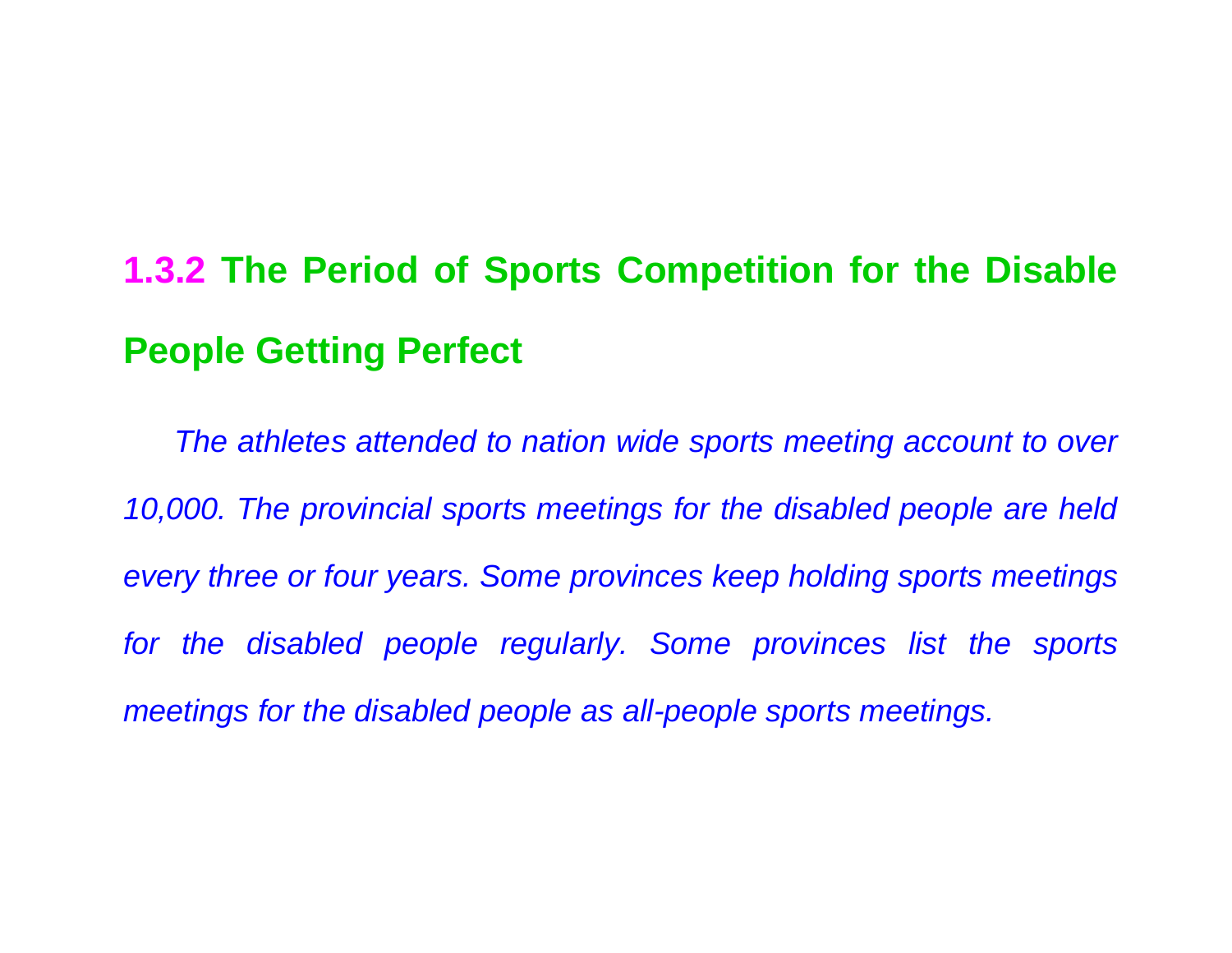#### $\blacksquare$

### $\frac{1}{2}$ Tab<u>le 1</u>: Statistics of Successive National Sports Meeting for the Disabled $\leftrightarrow$

| List      | Time∉                        | Place∉                | Plaγers4ltems∉ |                                                                                                                                                                                                                                                                    | Recordse                                                                                                                         | ₽ |
|-----------|------------------------------|-----------------------|----------------|--------------------------------------------------------------------------------------------------------------------------------------------------------------------------------------------------------------------------------------------------------------------|----------------------------------------------------------------------------------------------------------------------------------|---|
| 1€        | Oct 7 to Oct<br>14, 1984∉    | Hefei Citye           | 500₽           | Athletics, swimming, table tennis₽                                                                                                                                                                                                                                 | <u>broke</u> two world<br>records⊬                                                                                               |   |
| 2₽        | Aug 23 to Sep<br>1, 1987∉    | Tangshan City√        | 1000₽          | Athletics, swimming, table tennis,<br> wheel chair basketball∉                                                                                                                                                                                                     | 8 players broke 6 <br>lworld records <i>+</i> †                                                                                  | ↵ |
| 3₽        | Mar 18 to Mar  <br>23, 1992∉ | Guangzhou City        |                | Athletics, swimming, table tennis,<br>1100₽ wheel chair basketball, shooting,<br>lweightlifting∉                                                                                                                                                                   | 20 players broke 27<br>world records for 42<br>ltimes∉                                                                           | ₽ |
| $4 \cdot$ | May 10 to May <br>15, 1996∉  | <u>Dalian</u> Citye i | 1100₽          | Athletics, swimming, table tennis,<br>wheel chair basketball, shooting,<br>weightlifting, blind person's judo,<br>blind person's gateball+                                                                                                                         | 75 players broke 41<br>world records for 105<br>ltimes∉                                                                          |   |
| 5€        | May 6 to May<br>14,2000∉     | Shanghai Citγ∔        | 1800₽          | Athletics, swimming, table tennis,<br>wheel chair basketball, shooting,<br>weightlifting, blind person's judo,<br>blind person's gateball, wheel chair (196 national records)<br> volleyball, badminton, wheel chair<br>tennis, wheel chair darts<br>(performing)√ | 253 players broke.<br> for 471 times∉                                                                                            |   |
| 6₽        | Sep 16 to Sep<br>24, 2003∉   | Nanjing Citye         | 2229₽          | Athletics, swimming, table tennis,<br>basketball (wheel, deaf), shooting,<br>weightlifting, blind person's judo,<br>blind person's gateball, wheel chair<br> volleyball, badminton, wheel chair<br> tennis, <u>bχcicling</u> , archerγ, wheel <br> chair fencing∉  | 79 players broke 95<br>world records, 3<br>players equal to the<br>world records, 269<br>players broke 447<br> national records↩ |   |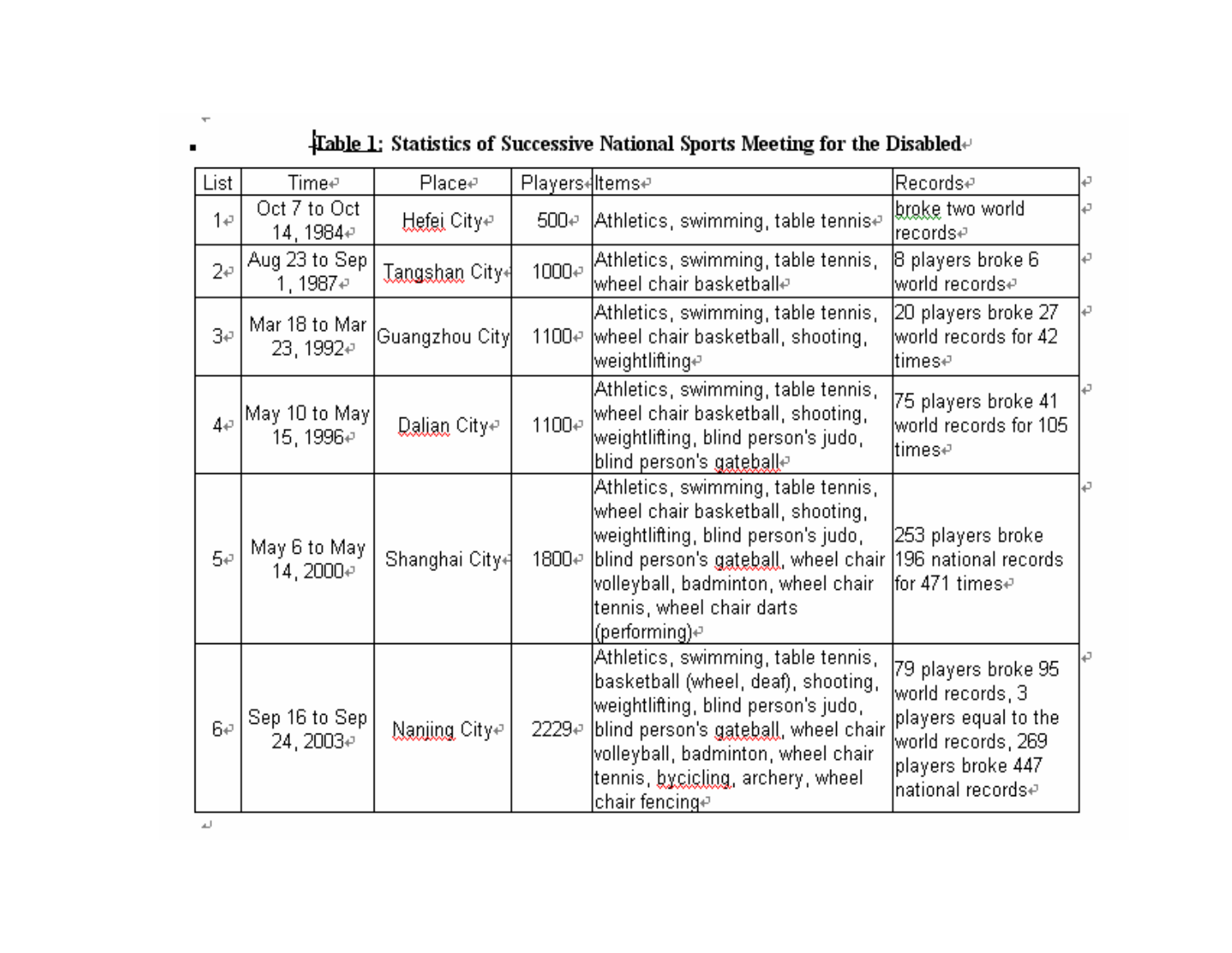### **2. China's Sports for the Disabled Being an Active Player in the World**

In order to promote exchange between China's sports for the *disabled and International sports for the disabled, China Sports Association for the Disabled, China Sports Federation for Persons with an Intellectual Disability, China Deaf Sports Federation have been becoming members of IPC, ISOD, IBSA, ISMWSF, CP-ISRA, CISS, SOI, FESPIC and Asian and Pacific Deaf Sports Federation in succession in since 1985. Also from then on, China has started to choose more than one thousand athletes to participate in international games. In the spirit of "Equality, Participation, Self reliance, Hard working", all the disabled athletes have being struggling hard with great heights and an overwhelming majority to challenge their own endurance to embody their own personal worth and to win honor for our motherland.*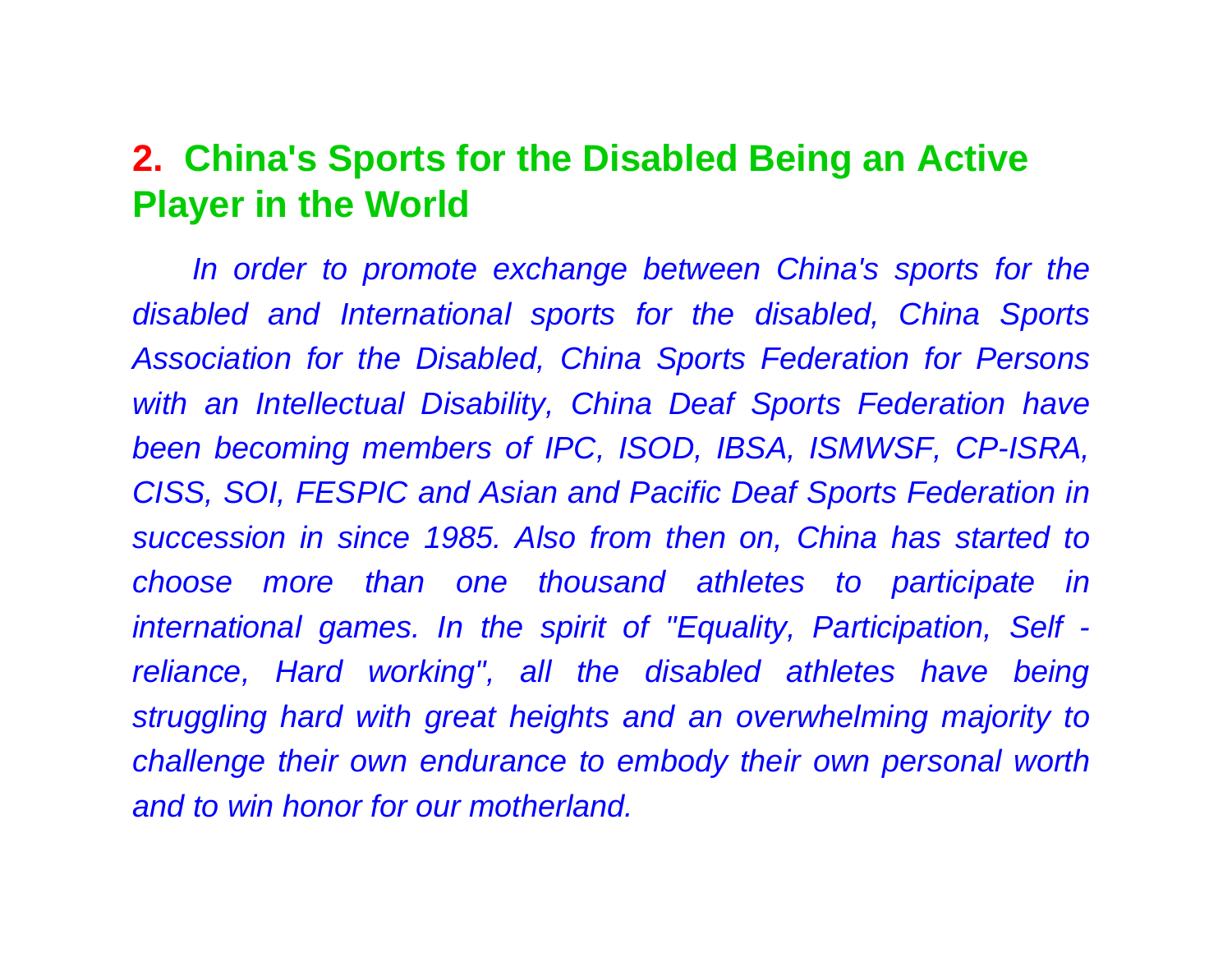### **2.1 General Information about China's Disabled Athletes Participation in FESPLC Games**

### Chart 2 General Information about China's Participation in FESPLC Games

| Time.   | Date | Place     | Number of               | <b>Medals</b> |        |               |
|---------|------|-----------|-------------------------|---------------|--------|---------------|
|         |      |           | <b>Chinese Athletes</b> | Golden        | Silver | <b>Bronze</b> |
| Third   | 1982 | Hong Kong | .5                      | b             | $12\,$ |               |
| Forth   | 1986 | Indonesia | 23                      | 64            | 21     |               |
| Fifth   | 1989 | Kobe      | 57                      | 99            | 32     |               |
| Sixth   | 1994 | Beijing   | 422                     | 298           | 28     | 138           |
| Seventh | 1999 | Bangkok   | 195                     | 205           | 90     | 45            |
| Eighth  | 2002 | Pusan     | 207                     | 191           | 90     | 50            |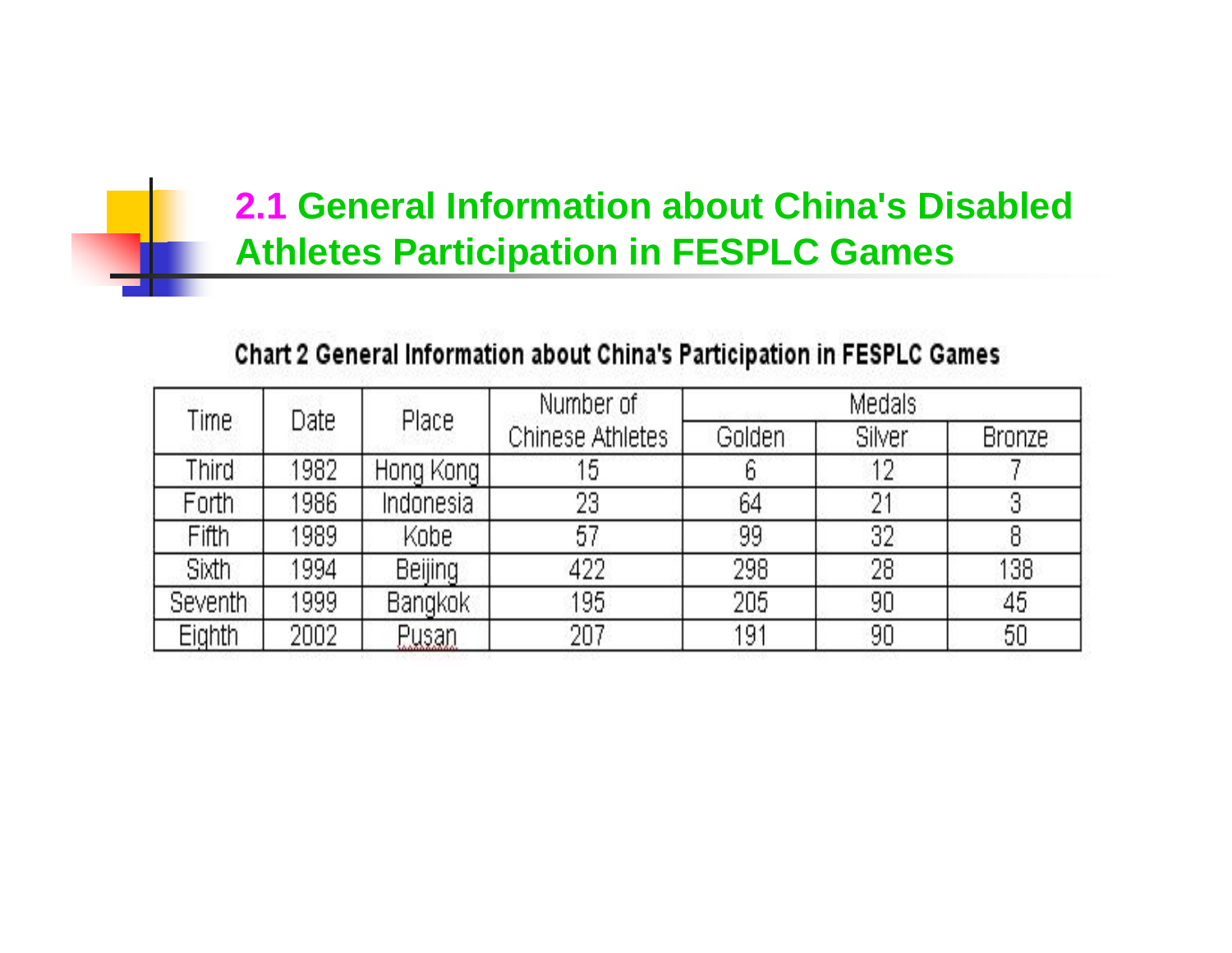### **2.2 General Information about China's Disabled Athletes Participation in the Paralympic Games**

#### Chart 3. General Information about China's Disabled Athletes Participation in the **Paralympic Games**

| Time     | Date | Place     | Number of Athletes | Medals                                 | Rank |
|----------|------|-----------|--------------------|----------------------------------------|------|
| Seventh  | 1984 | New York  | 24                 | 2 golds, 13 silvers and<br>9 bronzes   |      |
| Eighth   | 1988 | Seoul     | 43                 | 17golds, 17silvers and<br>10bronzes    |      |
| Ninth    | 1992 | Barselona | 24                 | 11 golds, 7silvers and<br>7 bronzes    | 11   |
| Tenth    | 1996 | Atlanta   | 37                 | 16 golds, 13 silvers<br>and 10 bronzes | 9    |
| Eleventh | 2000 | Sydney    | 87                 | 34 golds, 22 silvers<br>and 14 bronzes | 6    |
| Twelfth  | 2004 | Athen     | 200                | 63 golds, 46 silvers<br>and 32 bronzes |      |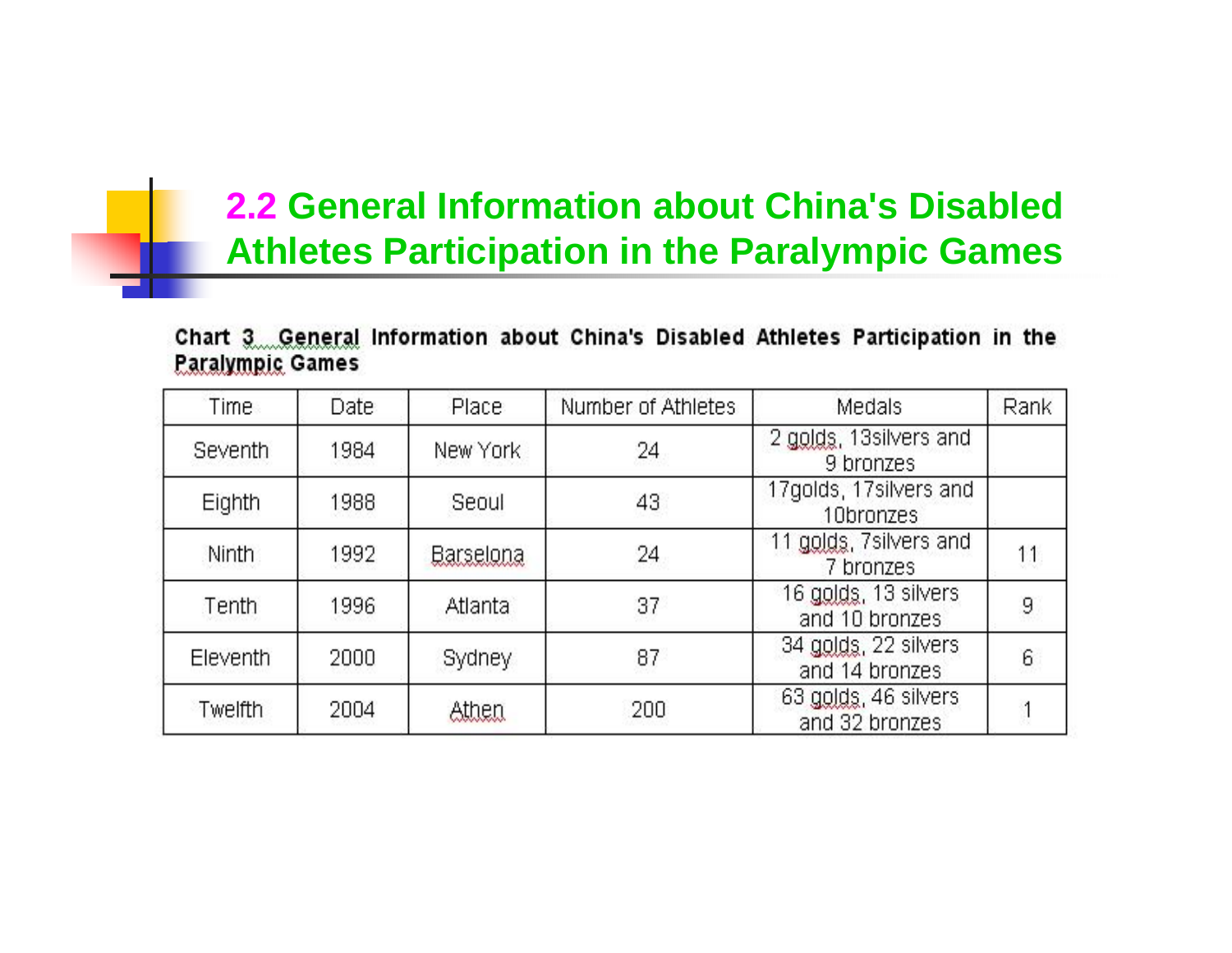# **3. Experience and Enlightenment of the Development for China's Sports for the Disabled**

*The development of China's sports for the disabled is the same as the development of the whole country. It is full of hardness and zigzag. However, after dozens of years' effort, we have eventually found a proper road to fit this development to the state of China. By this way, from weak to strong, the development of China's sport for the disabled has gained the highest speed and the best achievement.*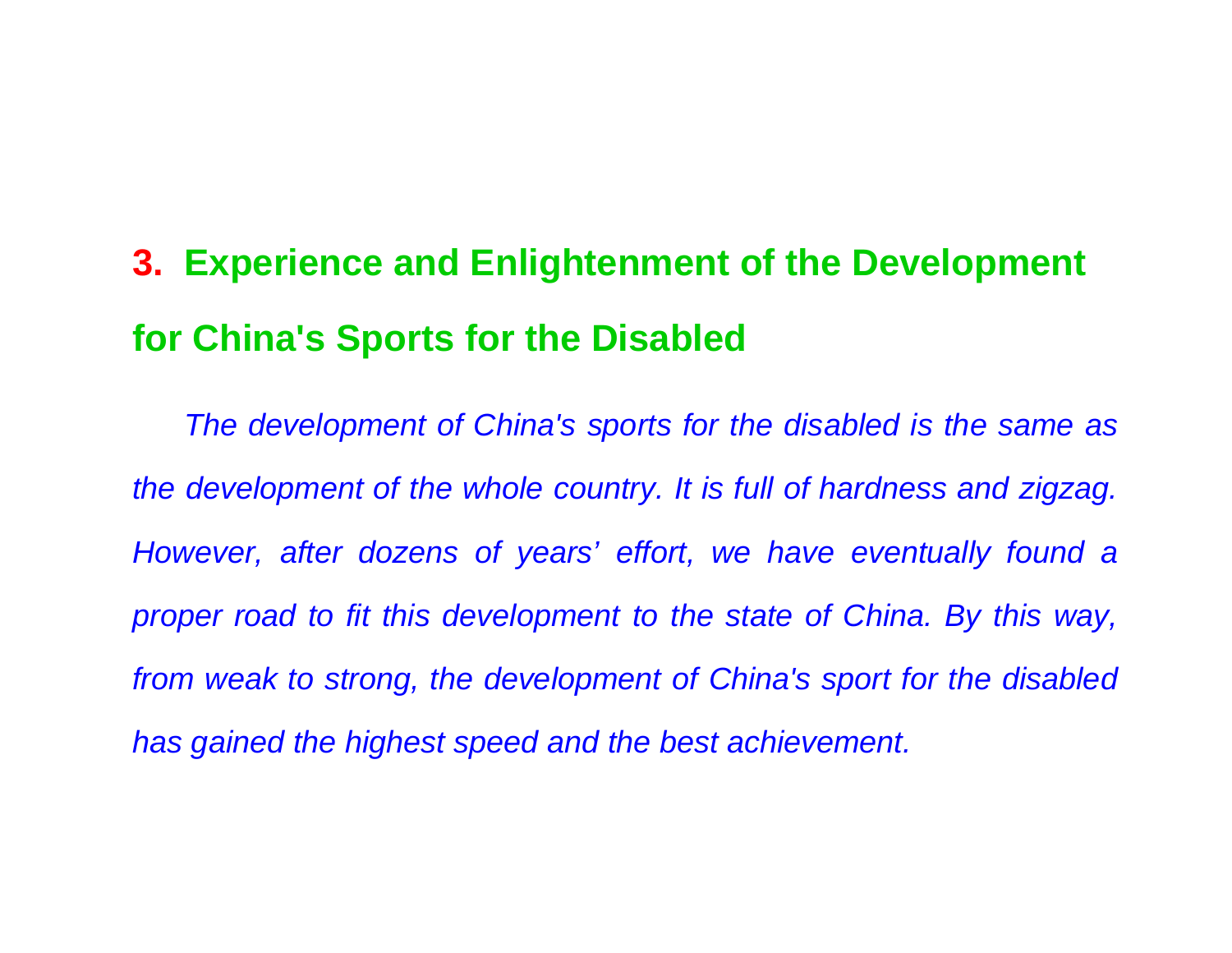# **3.1 The Policy and Regulation of Chinese Government is Precondition and Assurance for Developing Sports for the Disabled**

*By establishing relevant laws, Chinese government has made sports*  for the disabled a career that has laws to depend on. Our government *also supports several sport activities whose goal is to improve physique of the disabled people and their ability to attend many kinds of sport activities.*

*These laws have made a strong protection for the development of China's sports for the disabled.*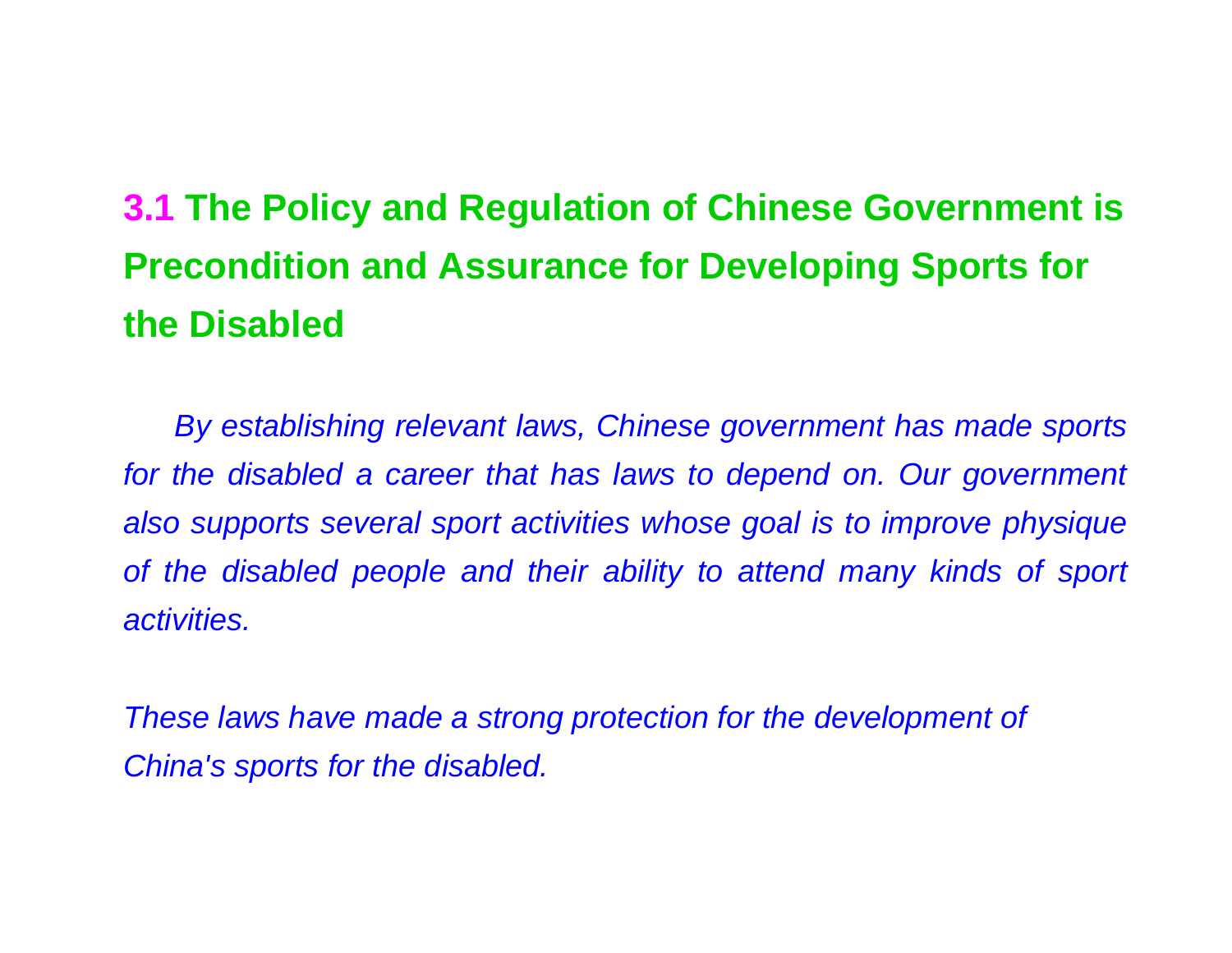### **3.2 The Establishment and Improvement of Sports Organizations for the Disabled is the Organization Assurance of Carrying on Their Sport Activities.**

*In 1983, Chinese Sports Association for the Injured People was established and changed its name as China Sports Association for Disabled People. In the whole world, it was called China Olympic* Games for the Disabled since 2004. China Sports Federation for *Persons with an Intellectual Disability was established in 1985. In 1986, China Sports Association for the Blind People was established. Meanwhile, the relative organizations for the disabled have been established in the whole country. These organizations have become a perfectly network of Chinese sports management organizations.*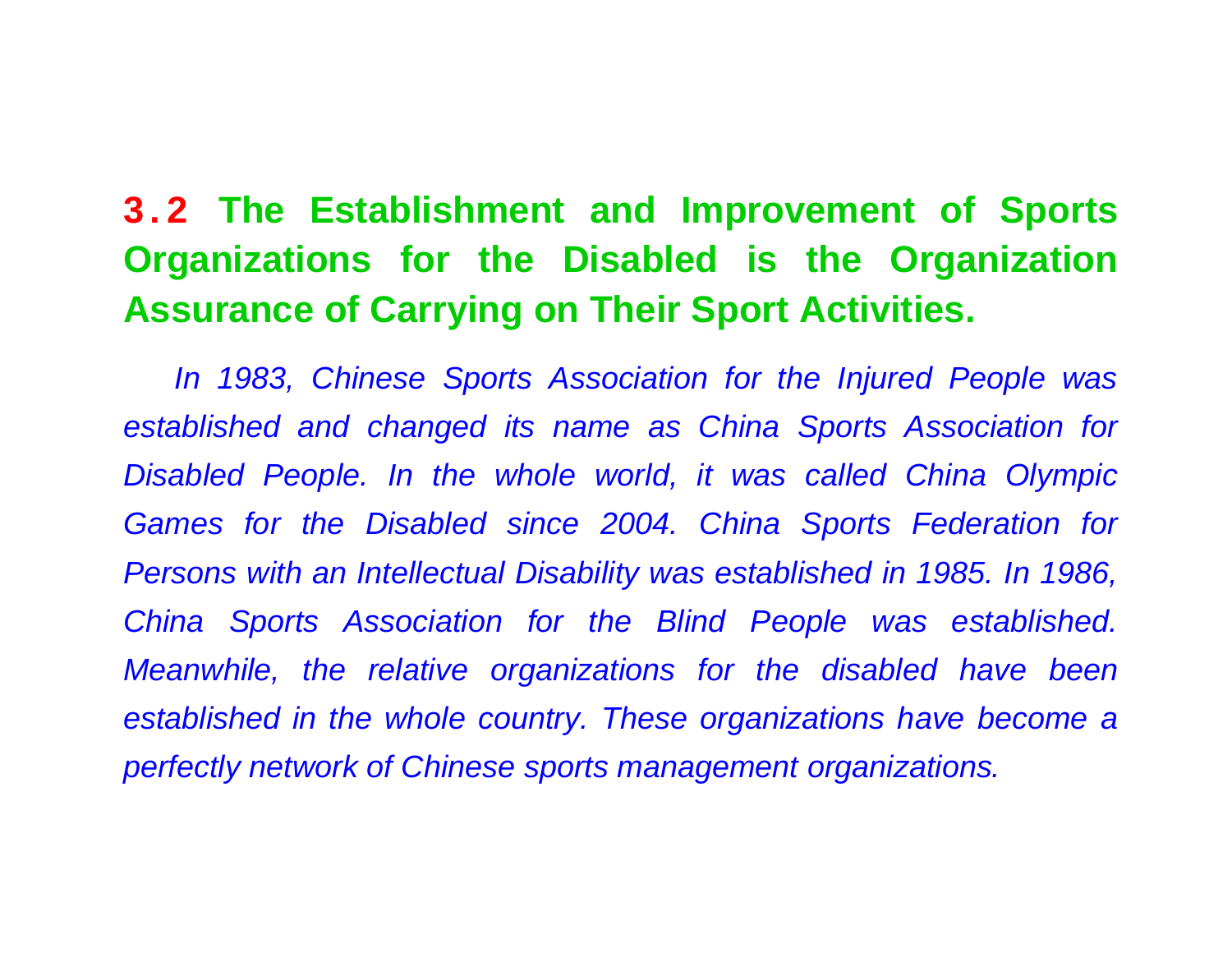#### **3.3 Support from government is a strong economical guarantee for the development of sports for the disabled**

*Our government has tried their best to raise money from different channels and taken various measures to support our sports industry*  for disabled people. The measures are as follows: A, the national *finance give more money to develop sports for the disabled; B, the local finance has established special fund for sports for the disabled;C, a portion of income from welfare lottery has been used to sports for the disabled;D, mobilizing social strength to collect money to develop sports for the disabled.*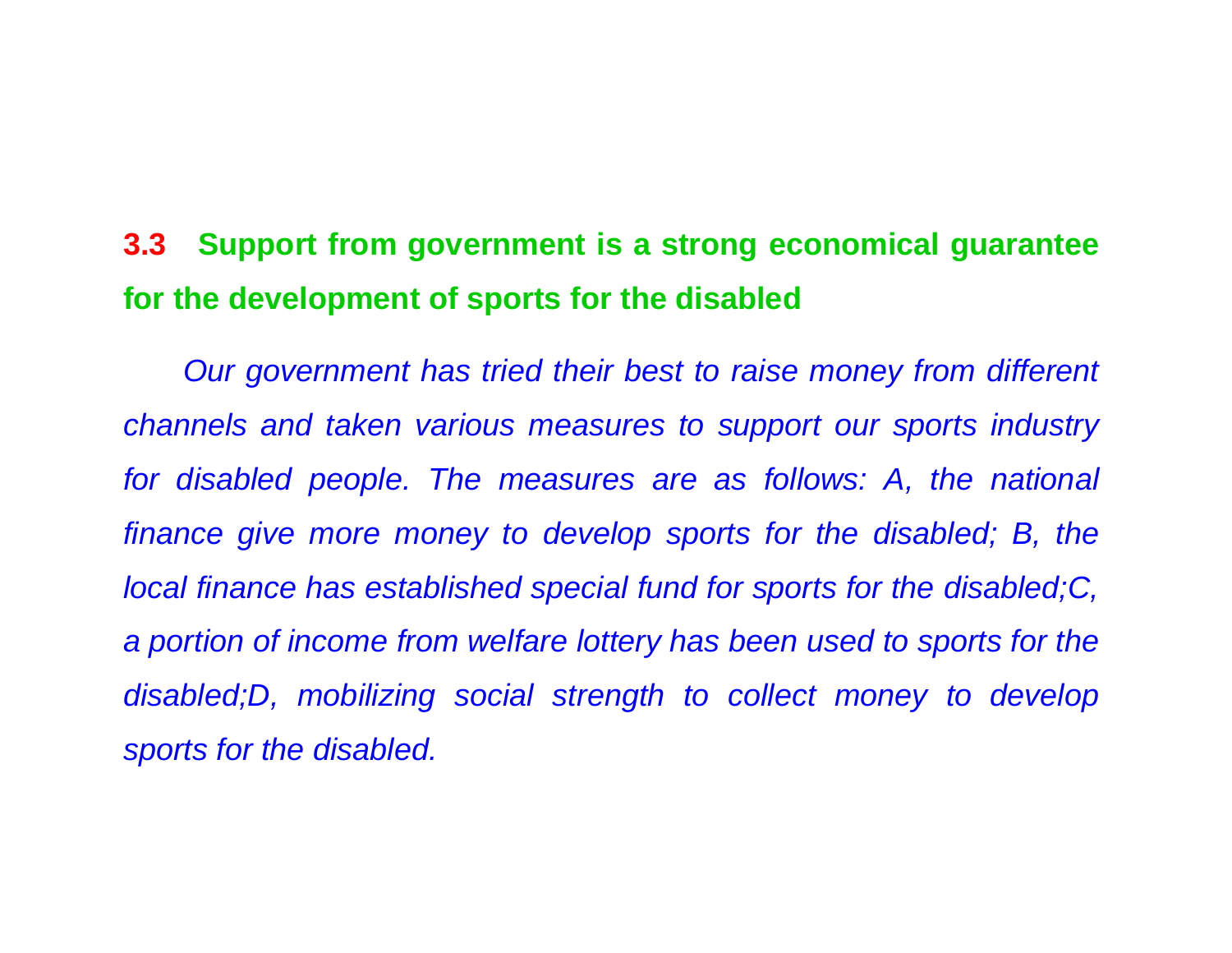## **3.4 To establish a perfect sports training system for the disabled is a fundamental guarantee on the road of developing sports for the disabled**

*After many years' exploration, sports training system with Chinese characteristics for the disabled has been established inChina. Although this system is not as good as we expected, it fits for our state of country and can be an impulse in developing China's sports for the disabled.*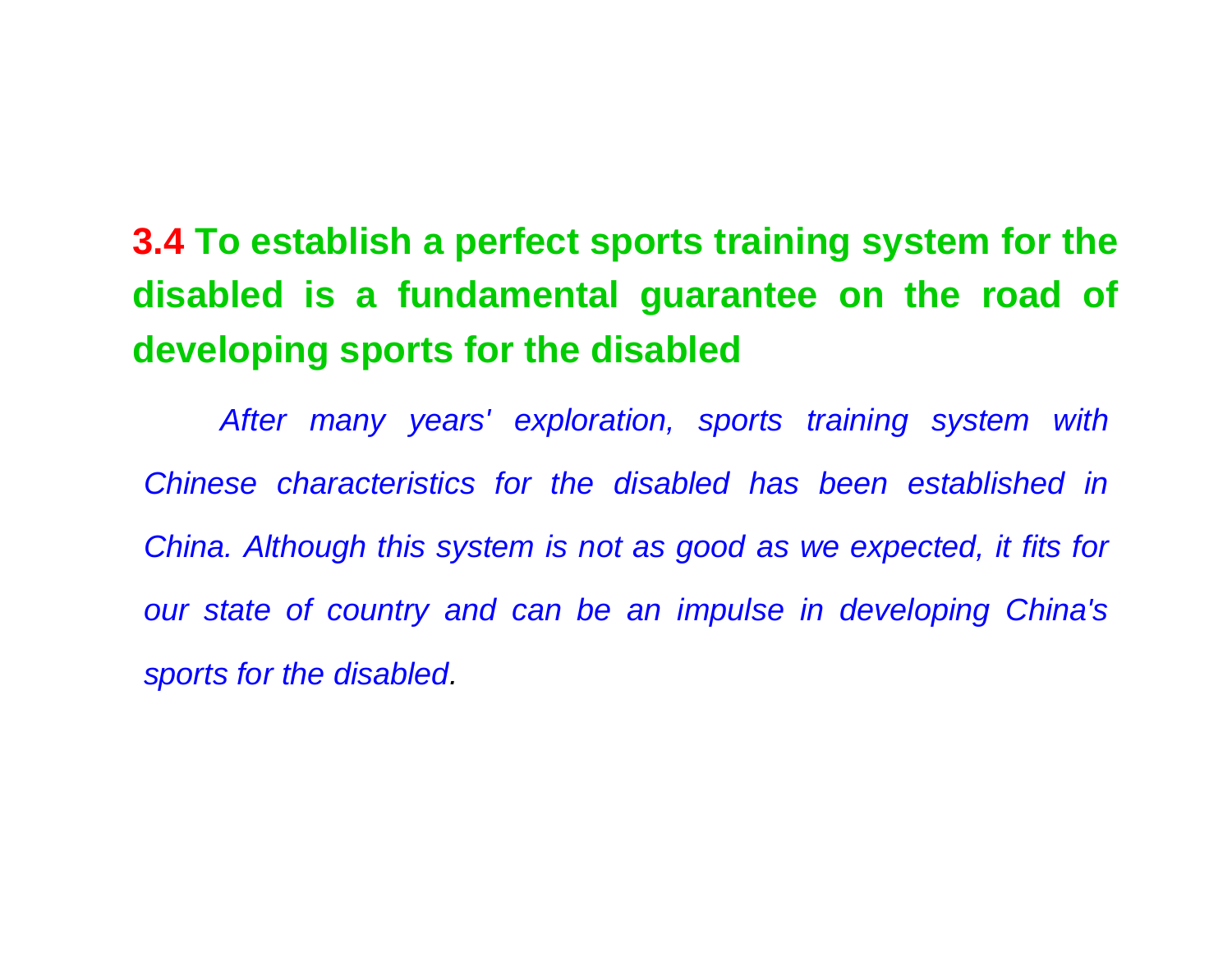## **3.4.1 The establishment of athletes selecting network system**

*To pick out proper athletes is a basis of sports training process. Because of the characteristic of sports game for disabled people, we have a special athletes selecting system according to the limitation of disabled people. So, under the demand of China Sports Association for the Disabled, according to local characteristics, local sports associations for the disabled have set up files of adolescents and children in local hospitals, welfare institutions, elementary or middle schools and schools for disabled people. These measures can help us find out talents as early as possible and as quickly as possible.*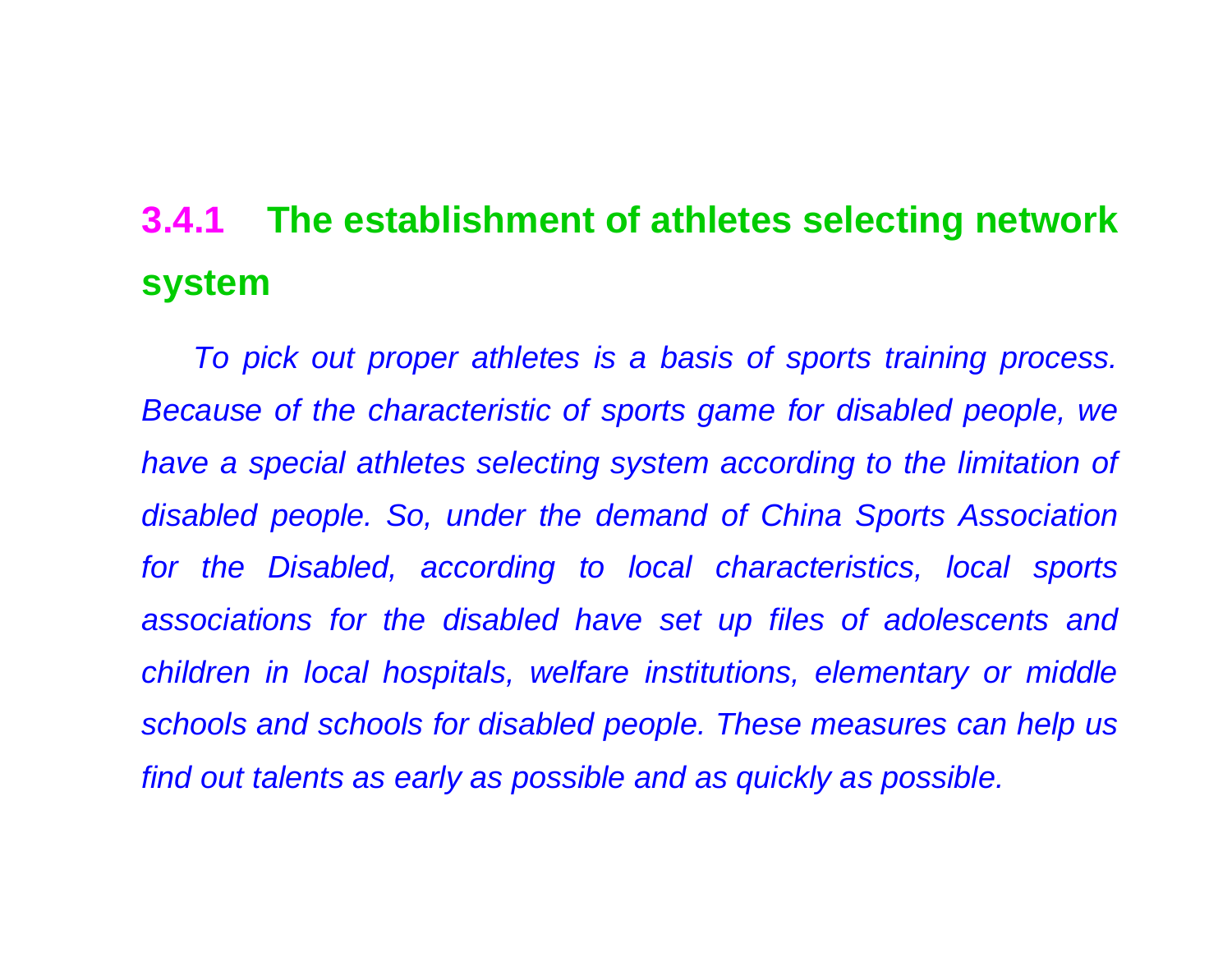### **3.4.2 The state of building up disabled athletes team**

*At present, Chinese disabled athletes have gradually form a troop in a pyramidal shape. In a small area, we have formed our national team in allusion to our advantageous sports items. In order to guarantee the advantage of some events, some national teams have been sent to various provinces or cities that have better conditions for training and we have also mobilized local people to help us. At the basis of these efforts, we have added some sports events to enlarge the scale of sports events.*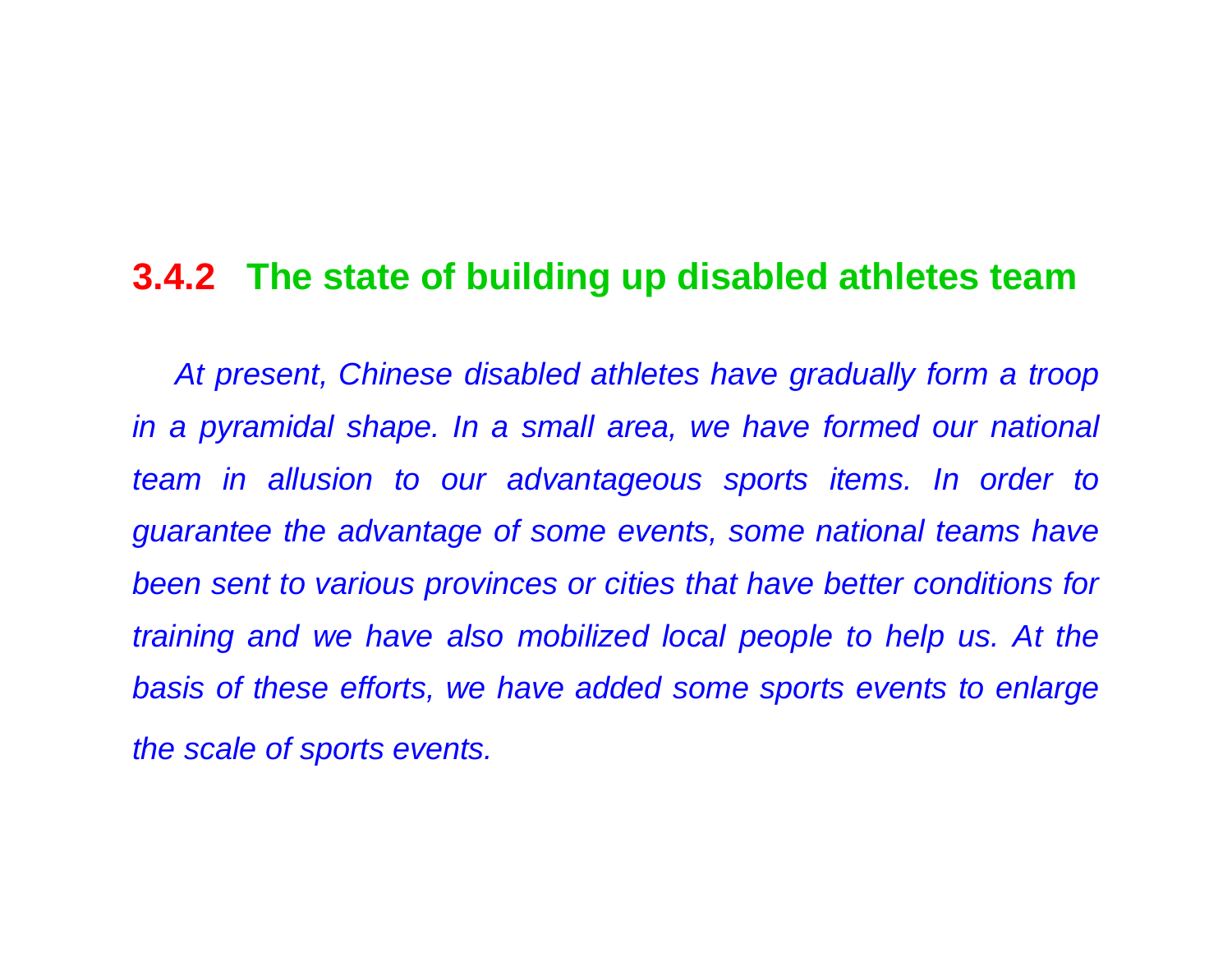### **3.4.3 The state of building up coach teams for the disabled**

*In recent years, China Sports Association for the Disabled has made cooperation with international sport organizationa by organizing some training classes, lectures, investigations; Meanwhile, China Sports Association for the Disabled also cooperates with Beijing Sport University, Shanghai Sport Institution, Tianjin Sport Institution, by starting up special sport educational majors, we have trained some sport coaches and teachers for disabled people.To meet the needs of sports training for disabled people from different levels, China is going to cooperate with different sports institutions of different levels, exchange with international sports organizations, improve our sports teachers and coaches for disabled people and pay more attention to the training of special sports talents.*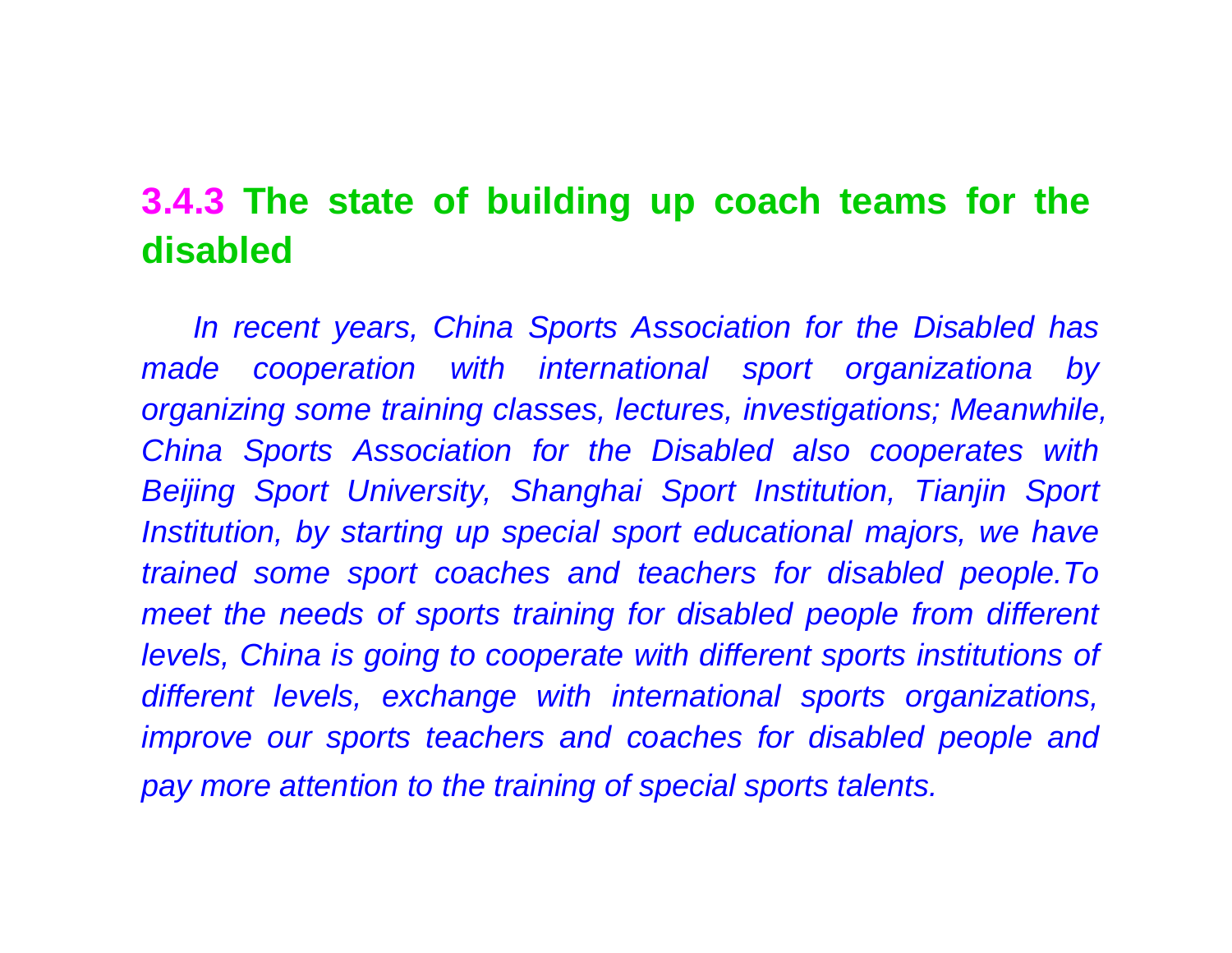## **3.4.4 Building up sport scientific research groups for disable people**

*In recent years, China Sport Association for the Disabled has been actively cooperating with Beijing Sport University, Scientific Research Institution of General Administration of Sports in China and some other scientific research units. They have established a research group with certain scale and level and the research field has been enlarged including theory research, medicine classification, sport psychology, game rules, training methods, technique and tactics research, development and exploitation of sports equipments.*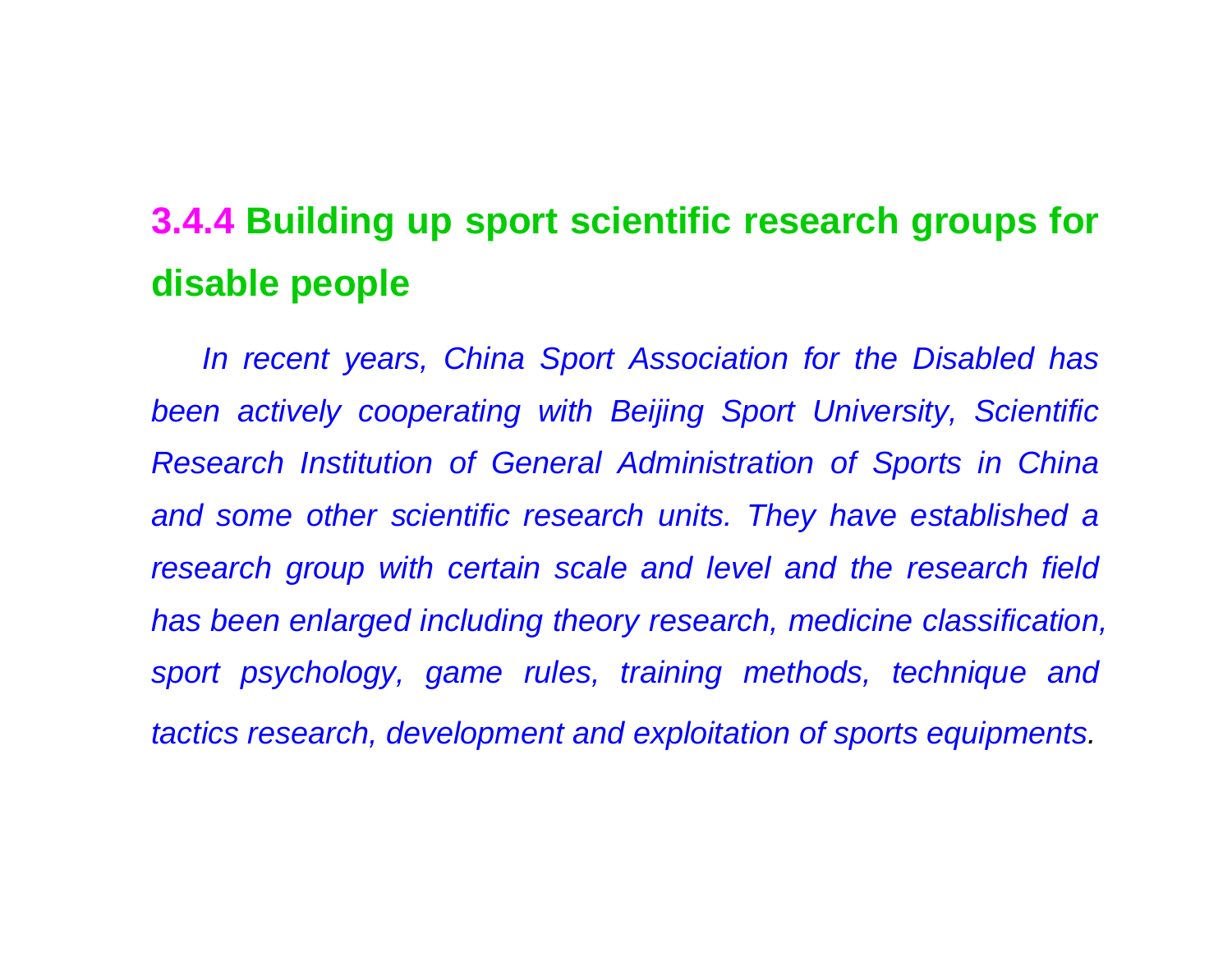# **4 . Present Problems of China's Sports for the Disabled**

*The obstacle the disabled people met in joining sports activities, except some life guarantee problems, is mainly these* factors as follows: lack money, proper spot, special *equipments,some organizers, instruction books and experts, insult organizations and so on. Furthermore, because of our social and economic state, the development of sports for the disabled in the country has a long way to go.*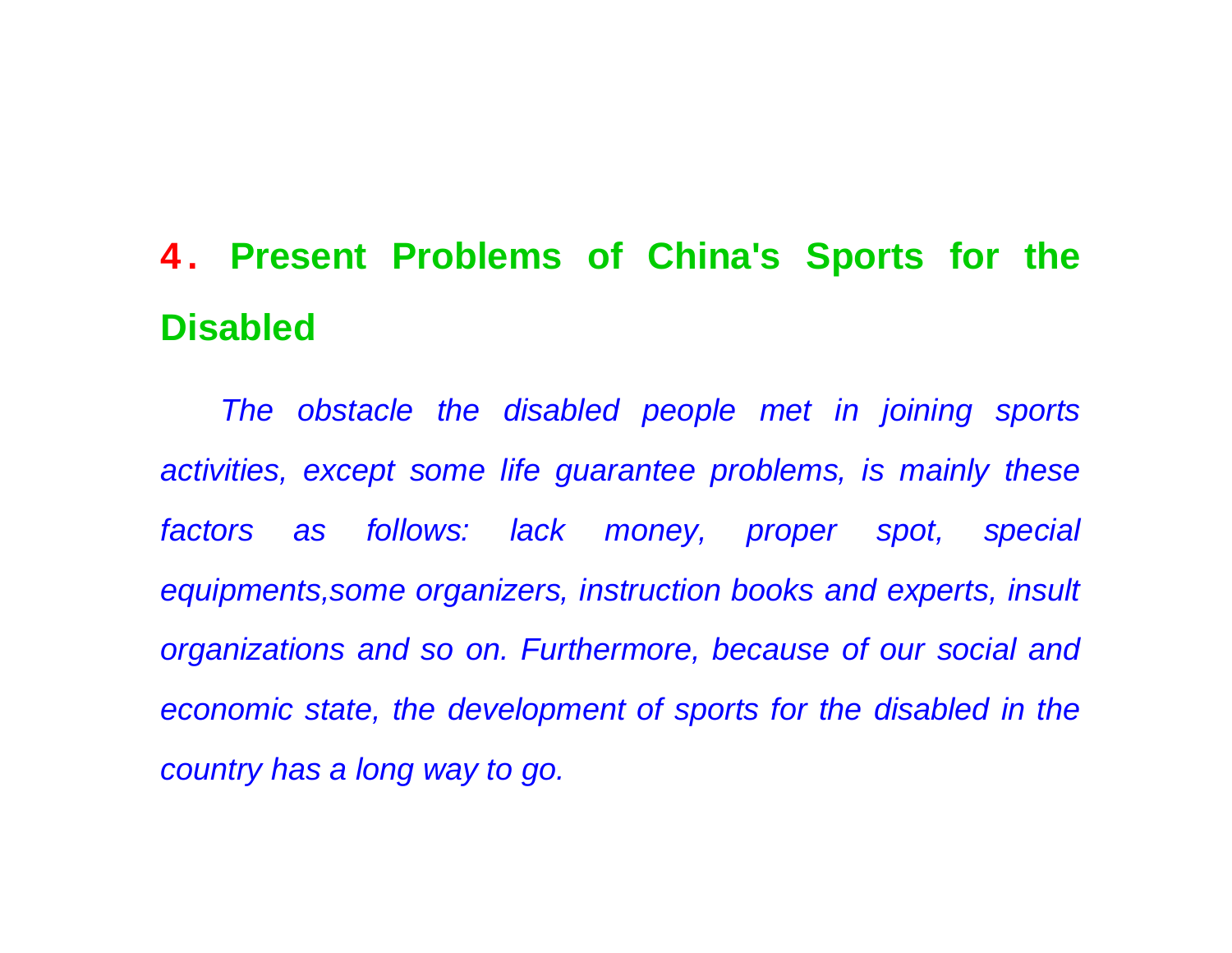### **5. Conclusion**

*Sports for the Disabled is an important way for the disabled persons for rehabilitation, building up fitness, embodying their personel worth that it is the important mark of the development of a society and progress of the human culture. The development level of Sports for the Disabled of a country is an important embodiment of the overall capacity of the country and the civilization. Participation in sports is the self requirement of the disabled persons and also it is the fundamental rights of the disabled persons. Especially after China succeeded in bidding for 2008 Olympic*  Games in 2001, Sports for the disabled in China have been *developing fast. The processing of sports for disabled in china will be a good base for the 2008 Paralympic Games.*